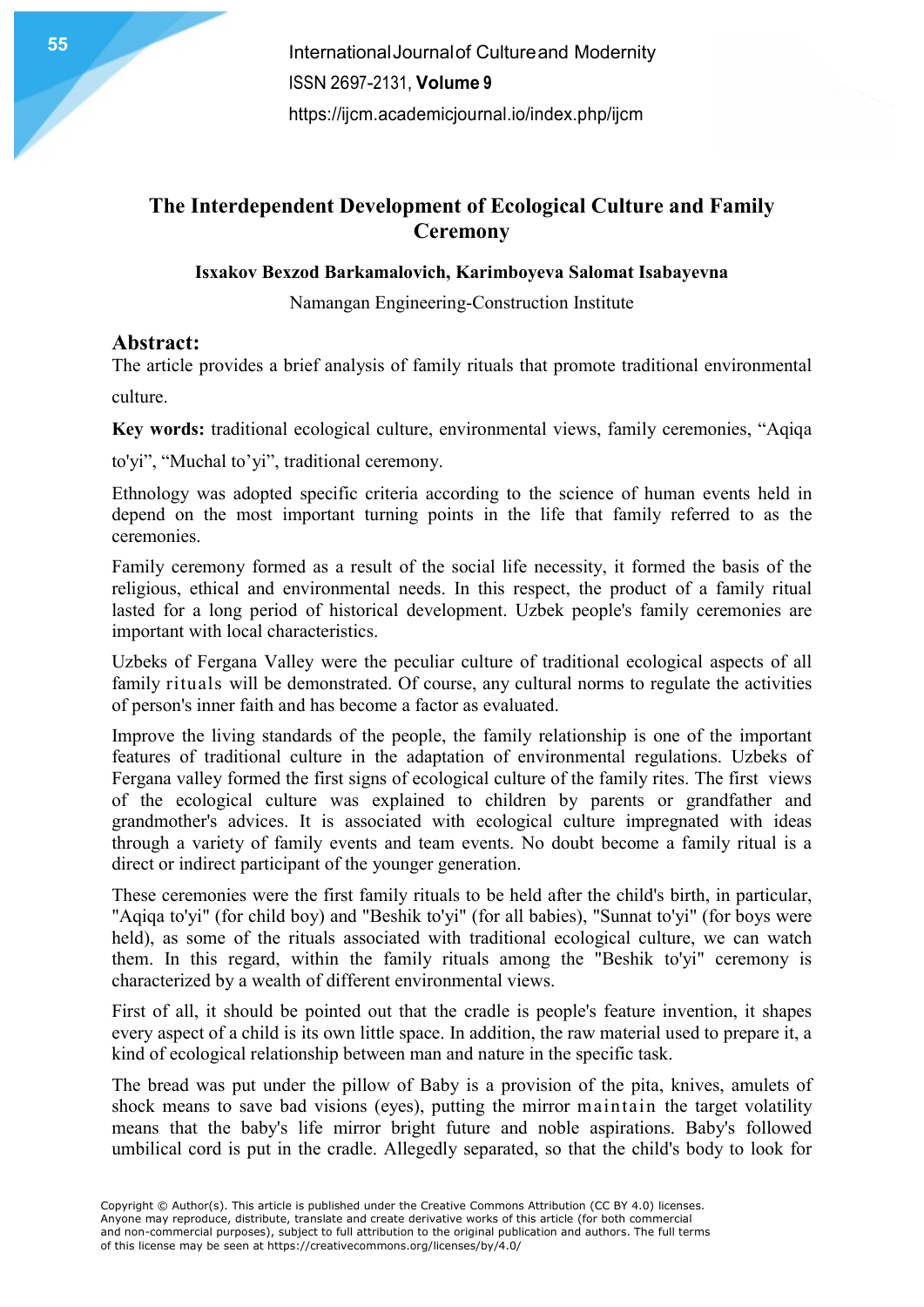pieces of not crying. Mothers believe such rituals to serve for the growth of healthy development of the baby and in the cradle while the loneliness of that the in her it.

Circumcised boys (his honesty) ceremony was held between the ages of 4 and 12 (the age of the child odd). Circumcision ceremony at the end of the nineteenth century - a reception held at the beginning of the twentieth century.

Circumcision initiate boys in the transition from childhood to adolescence in ancient times (physical and mental test) was formed as a part of the ceremony and later became a special event, although it is common among people living in hot climate areas as hygiene method.

The circumcision was carried out before did not bloom the trees in Fergana valley by a special master-barber. Master was continued their profession by tutor-student relationships. Both of them have their own tutors, Salmon was the tutor of hairdresser master [1, 237].

Circumcised so typical early spring or late autumn in the air during a period of elevated temperature associated with the favorable ecological environment. Because it is necessary for wound healing faster than cool air environment. Medical culture of the population from the current period as a result of the development of the child circumcised to have all qualified doctors to inform. In this process, because doctors are too strict compliance with the rules of sanitation and hygiene.

"Muchal to'yi" is important part of the family ceremony In fact, the family who volunteered to hold the ceremony. Much of age ceremony - the age of the boys and girls from childhood to adolescence much celebration. Many of close relatives of a child under the age that clothes, presents are given to them as a gift. There are some differences related to features the ceremony celebration of "Muchal to'yi" in Uzbeks of Fergana Valley. Salt, sweet, white yarn turnstile were brought to old age mothers by who celebrates "muchal yosh" that old mother prays to him her with great wishes. This habit is not allowed to spend the same luxury.

When the baby was born five days in Namangan city that "a five-night" ceremony was held. This ceremony Uzbek of Konibodom district called "beshmorak". The special water was prepared for bathing child for the first time, the temperature of water was as the room temperature and put salt, sugar, coins and old cob wall 'with the soil into it, Fergana region, Fergana district in "Kaptarxona" village initially mother's milk was smear, then washed the child.

Then the baby was sat in a basin, specially prepared water was pour on the right and then left that forty drops below. Giving attention to the issue of water supplies point, salt, baby hygiene to prevent pain and rashes and skin diseases, together with the symbol of abundance and a portion of the food; sugar added to the baby, hoping to be the first sweet moments of life Magi; If the coin which is a symbol of the wealth of the state: the old cob wall with soil to prevent the development of tumors in different parts of the body and hair. After the ceremony bathed the baby and even used bathing water didn't shed under the feet that water shed under fruit tree. In its place, the baby was bathed for the first time, it should be noted that represented the cleansing ritual bathing is not only hygienic, but it's symbol it also means that people enter to the first world after another world that it means the child was entered from the world of nature to person's world. Child was after bathed at the entrance is an official member of the family [2, 82].

According to conceive of Uzbek valley, protecting people safe from the influence of the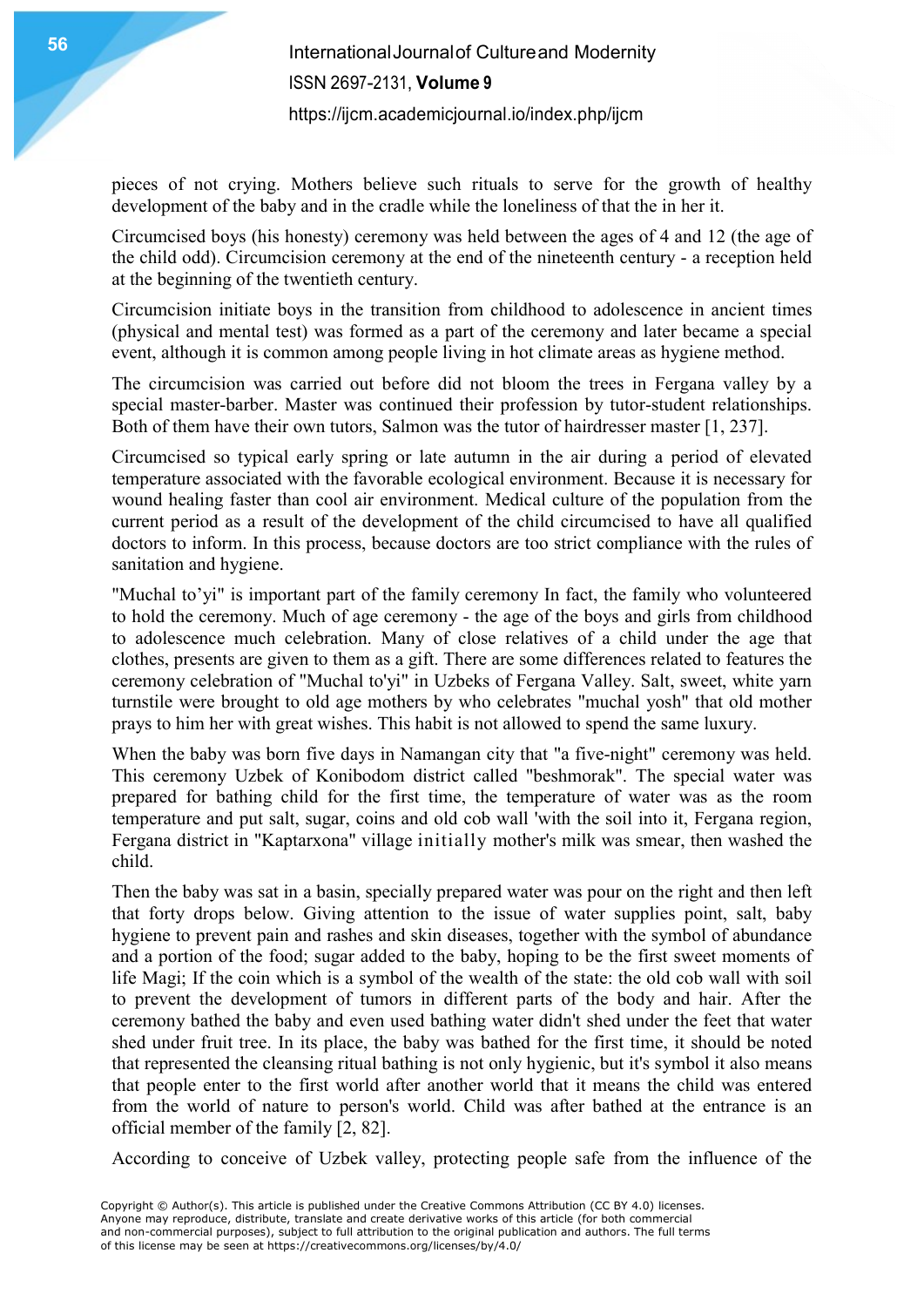# **International Journal of Culture and Modernity Andrew Street Advanced Street Area Advanced Area Advanced Area A** ISSN 2697-2131, Volume 9 https://ijcm.academicjournal.io/index.php/ijcm

demons of their chilla (chilla- Persian "Chihil" means forty) on how to comply with regulations. Chilla is dangerous in human life, the most difficult and the most important period that term means. Typically, chilla term is used that the child was born and the couple's married life, the 40-day period after the death of the deceased and procedures during this period, religious or magic rituals will be applied [3, 24-25; 4, 156- 157].

In turn, it can be noted that an important milestone stages of human life caused by the chilla rituals are important similarities. It should first of all remember that each of the three main purpose of the period of chilla, that (chillali) person and evil forces in this apartment, which is to protect the eyes and the pursuit of the demons. In addition, every three to chillax on the same (in the third, seventh, twentieth, fortieth), more attention is paid to this period and is one of the chilla conditions to burn incense permanent home. In addition, a purification ritual bathing and clothing during the installation of such practices in the implementation of this process is the fact that initsiatsion character.

Each of the above considerations, we conclude that the traditional ceremony to be different from other ethnicities, ethnicities has an important ethnographic criteria. The family tradition and ritual aspects of the preservation of the environment is reflected. Because, each with a specific environmental views of other ethnicities, the product of a long historical and cultural ties.

#### REFERENCES:

- 1. Ashirov A.A. Uzbek xalqi an'anaviy turmush tarzida qadimiy diniy e'tiqodlar (Farg'ona vodiysi materiallari asosida). Tarix fanlari dok. ilmiy darajasini olish uchun yozilgan dissertatsiya. -T., 2008. -B. 237.
- 2. Ashirov A. O'zbek xalqining qadimiy e'tiqod va marosimlari. T: Alisher Navoiy nomidagi O'zbekiston Milliy kutubxonasi nashr, 2007. -B. 82.
- 3. Bo'riyev O. Chilla nima // Saodat. 1993. № 12. -B. 24–25.
- 4. Isxakov B.B. Ekologiya tizimida qishki chilla udumlari (Farg'ona vodiysi o'zbeklari misolida) // O'rta Osiyoning qadimgi va o'rta asr shahar madaniyati an'analari. O'zbekiston Milliy universiteti arxeologiya kefedrasining 70 yilligiga bag'ishlangan ilmiy anjumaniga yo'llangan ma'ruzalar to'plami.– Toshkent: Yangi nashr, 2010. – B.  $156 - 157.$
- 5. Исхаков Б.Б. The role of ecological culture in family ceremony(as examples uzbeks in fergana valley). Международный научно-практический журнал "Теория и практика современной науки" Выпуск № 5(23) (Май, 2017). Институт управления и социально-экономического развития, 2017 Сайт: http://www.modern-j.ru
- 6. Isxakov B.B., Karimboyeva S. Interpretation of environmental protection in islam. Turkish Online Journal of Qualitative Inquiry (TOJQI) Volume 12, Issue 6, June 2021:4610-4613.
- 7. Isxakov B.B. The ecologic conception of zaroastrizm connected with environment. "SCIENCE RESEARCH DEVELOPMENT". №13. 5(60). 2019 Germany.
- 8. Isxakov B.B. Navruz holiday: relations between nature and human. Электронное научно-практическое периодическое издание "Экономика и социум" Выпуск №